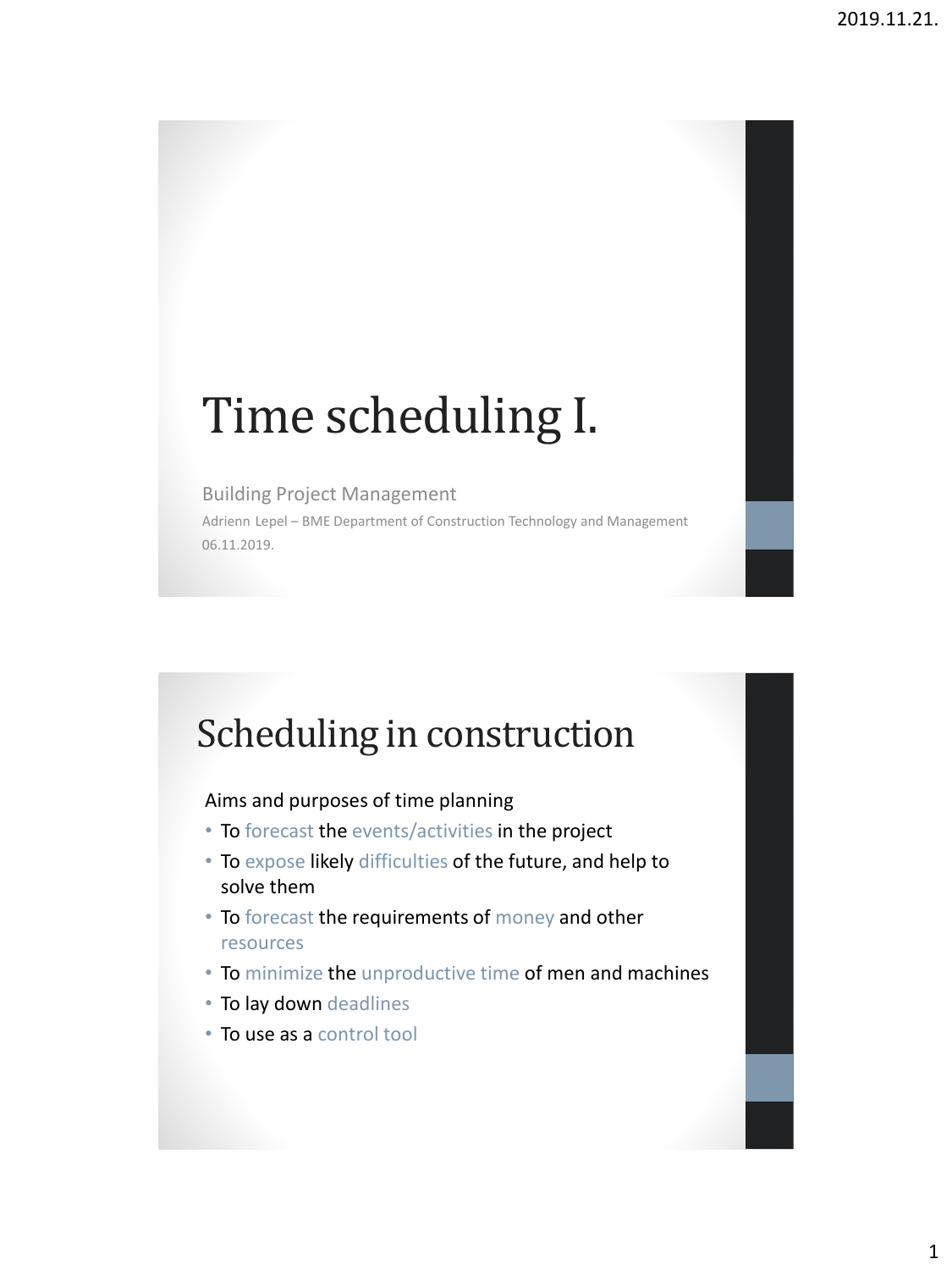# Scheduling in construction

#### Affecting factors:

- Technology:
	- Time span of actual work;
	- Time span of technical breaks;
- Law, regulation (e.g. working hours…);
- Financing (incomes expenses, …);
- Location (limited space/accessibility, …);
- Time period (weather conditions, holidays…);

• …

# Scheduling in construction

- Types of schedules (during a building project)
	- It has to be detailed (and accurate) enough for the actual use – project manager, construction manager, general foreman, skilled workers, etc.  $\rightarrow$ contents, time unit
	- The later it is made, the more accurate and detailed it can be

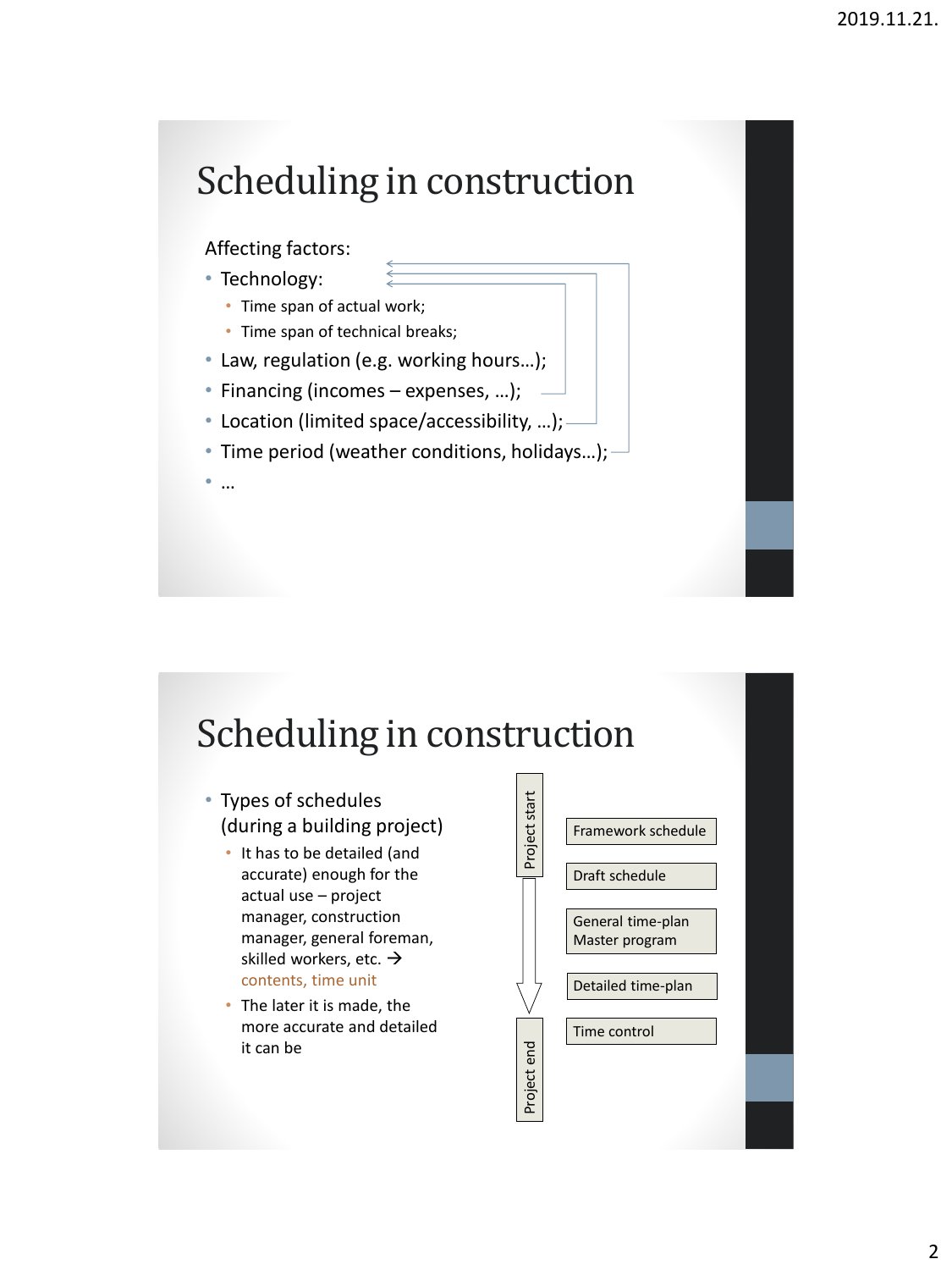# Scheduling in construction

- Information in a schedule
	- The time needed for each construction process (in some cases the available time span)
	- Technical content to each construction process
	- Connections between processes in time, in space
	- Chronological order (sequence) depending on technology
	- Time span of the project/construction
	- Starting/finishing date
	- Resources needed during the construction processes  $\rightarrow$  during the whole construction
	- Together with the cost calculation: costs of each activity  $\rightarrow$  costs during the construction

# Scheduling in PM

Project time management (PMBOK)

- Activity definition
- Activity sequencing
- Activity duration estimating
- Schedule development
- Schedule control

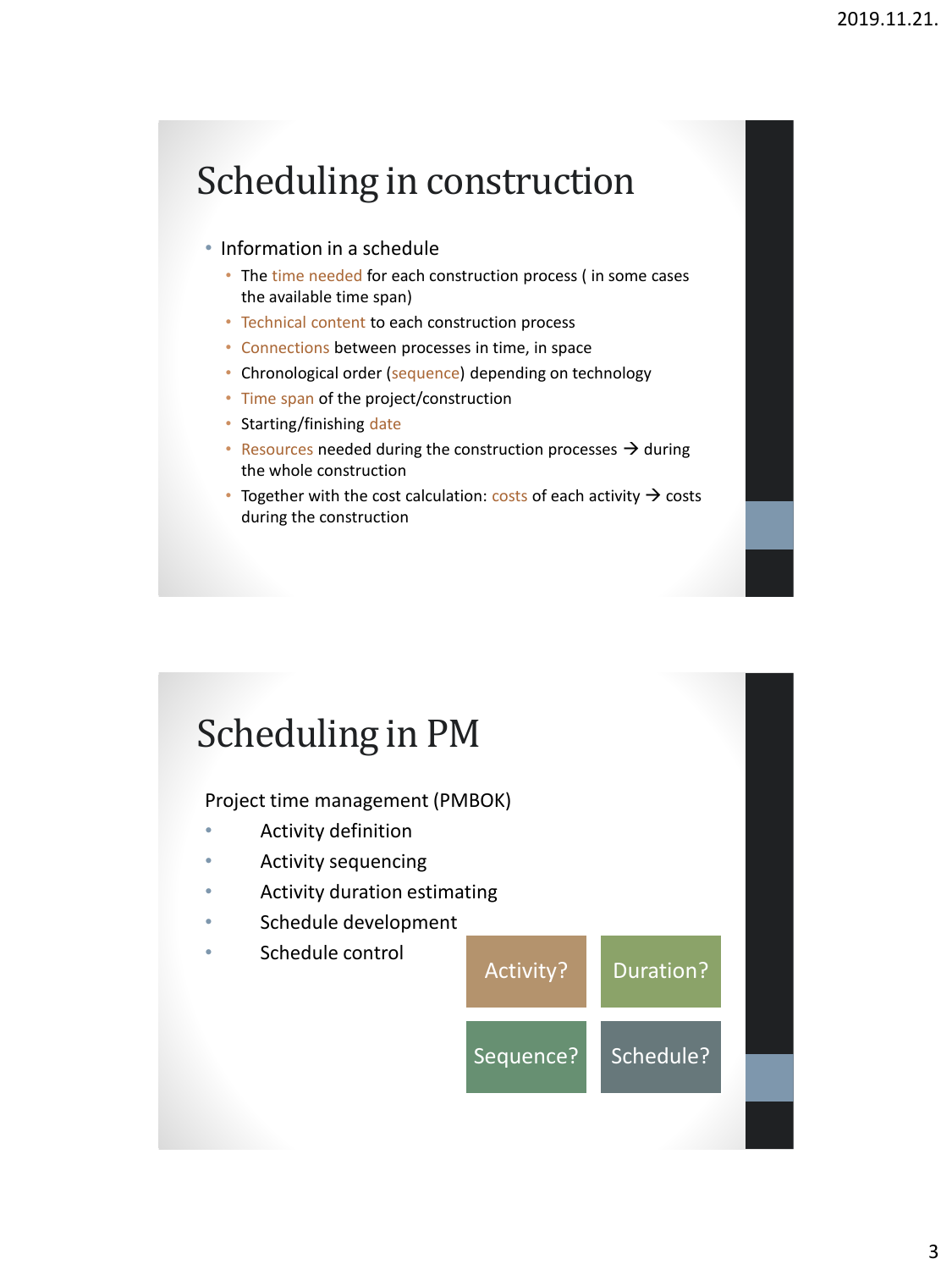

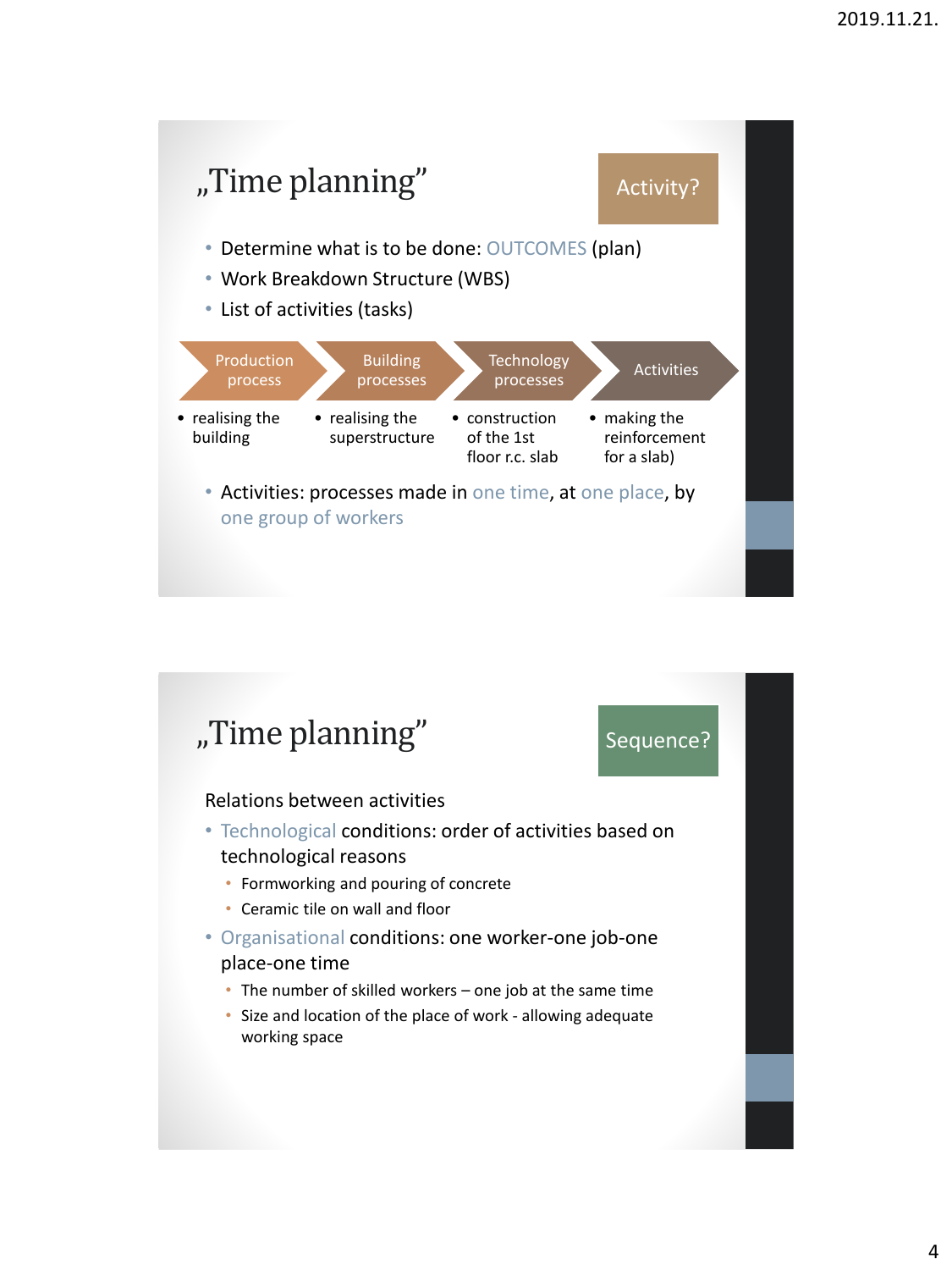#### "Time planning"

Duration?

• Quantities for each task

• Assigning resources

- Material (construction material, auxiliary structures, …)
- Human (management, skilled workers labour)
- Equipment (machines, heavy equipment, power tools, …)
- Area
- Money
- Estimating the time required for the processes: **Standards** 
	- Performance standard [time/unit] ( $h/m^3$ ,  $h/m^2...$ )
	- Standard output [unit/time] (m<sup>3</sup> /h, pcs/h)

### "Time planning"

#### Duration?

Estimating time: the duration of the processes

Volume [unit] Standard output [unit/time] Work [time] =

Work [time] = Volume [unit] x Performance standard [time/unit]

Duration [time] =  $\frac{\text{Work [time]}}{\text{Allocated resource [unit]}}$ 

- Work: time of process for one unit of resource
- Duration: time of process for the allocated units of resource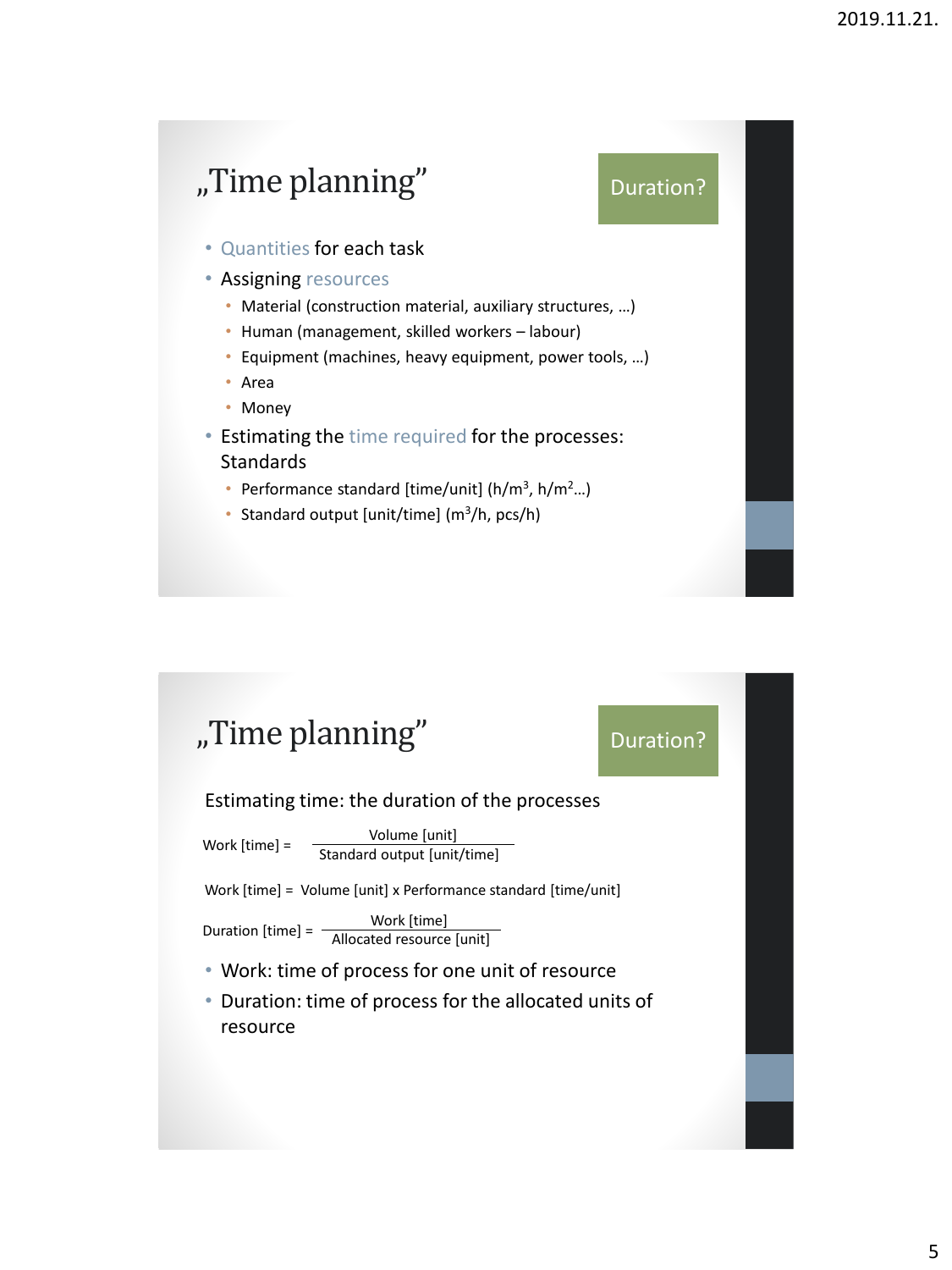

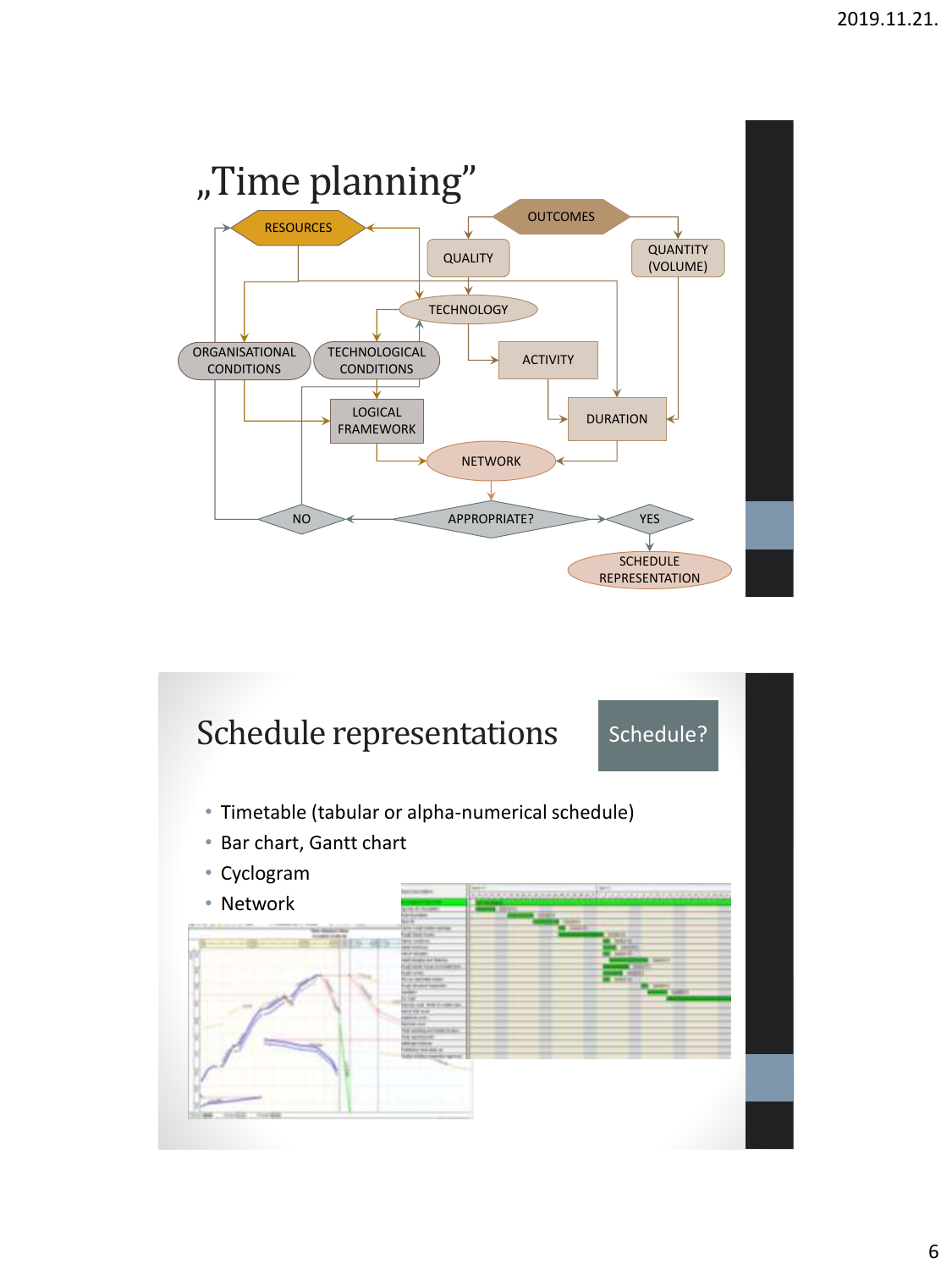|                | Schedule representations                          |             |                |                |          |                |             |                 |  |  |  |  |
|----------------|---------------------------------------------------|-------------|----------------|----------------|----------|----------------|-------------|-----------------|--|--|--|--|
|                |                                                   |             |                |                |          |                |             |                 |  |  |  |  |
|                | • Timetable (tabular or alpha-numerical schedule) |             |                |                |          |                |             |                 |  |  |  |  |
|                | It is accurate                                    |             |                |                |          |                |             |                 |  |  |  |  |
|                | Hard to see the current status at the first sight |             |                |                |          |                |             |                 |  |  |  |  |
|                | Example: a retaining wall                         |             |                |                |          |                |             |                 |  |  |  |  |
|                |                                                   |             |                |                |          |                |             |                 |  |  |  |  |
|                |                                                   |             |                |                |          |                |             |                 |  |  |  |  |
| ID             | <b>Activity</b>                                   | <b>Time</b> | <b>Start</b>   | <b>Finish</b>  | Labour   | <b>Machine</b> | Cost        | <b>Remark</b>   |  |  |  |  |
| $\mathbf{1}$   | Demolish top soil                                 | 2d          | $02 - 04 - 10$ | $03 - 04 - 10$ |          | 1 bulld.       | $\epsilon$  |                 |  |  |  |  |
| $\overline{2}$ | Excavating trench                                 | 2d          | $04 - 04 - 10$ | $05-04-10$     | 3 labr.  | 1 backh.       | $\epsilon$  | 15% labr.       |  |  |  |  |
| 3              | <b>Blinding</b>                                   | 3d          | $06 - 04 - 10$ | $08 - 04 - 10$ | 5 labr.  |                | $f_{\dots}$ |                 |  |  |  |  |
| $\overline{4}$ | Formwork<br>(foundation slab)                     | 3d          | $08-04-10$     | $10-04-10$     | 2 carp.  |                | $\epsilon$  |                 |  |  |  |  |
| 5              | Reinforcement<br>(foundation slab)                | 5d          | $08 - 04 - 10$ | $12 - 04 - 10$ | 4 steel. |                | €           | 35%<br>prefabr. |  |  |  |  |

### Schedule representations

- Bar chart Gantt chart
	- Most widely used technique
	- It consists of a scale units of time (e. g. days, weeks,…) and a list of project elements (+other information)
	- Easy to see the current status  $-$  "today"

| ID             | <b>Activity</b>                    | <b>Time</b> | <b>Labour</b> | $\mathbf{1}$ | $\overline{2}$ | $\overline{\mathbf{3}}$ | $\vert$ 4 | -5 | 6 | $\overline{7}$ | 8 | $\overline{9}$ | 10 | 11 |
|----------------|------------------------------------|-------------|---------------|--------------|----------------|-------------------------|-----------|----|---|----------------|---|----------------|----|----|
| $\mathbf{1}$   | Demolish top soil                  | 2d          |               |              |                |                         |           |    |   |                |   |                |    |    |
| 2              | <b>Excavating trench</b>           | 2d          | 3 labr.       |              |                |                         |           |    |   |                |   |                |    |    |
| 3              | <b>Blinding</b>                    | 3d          | 5 labr.       |              |                |                         |           |    |   |                |   |                |    |    |
| $\overline{4}$ | Formwork<br>(foundation slab)      | 3 d         | 2 carp.       |              |                |                         |           |    |   |                |   |                |    |    |
| 5              | Reinforcement<br>(foundation slab) | 5d          | 4 steel.      |              |                |                         |           |    |   |                |   |                |    |    |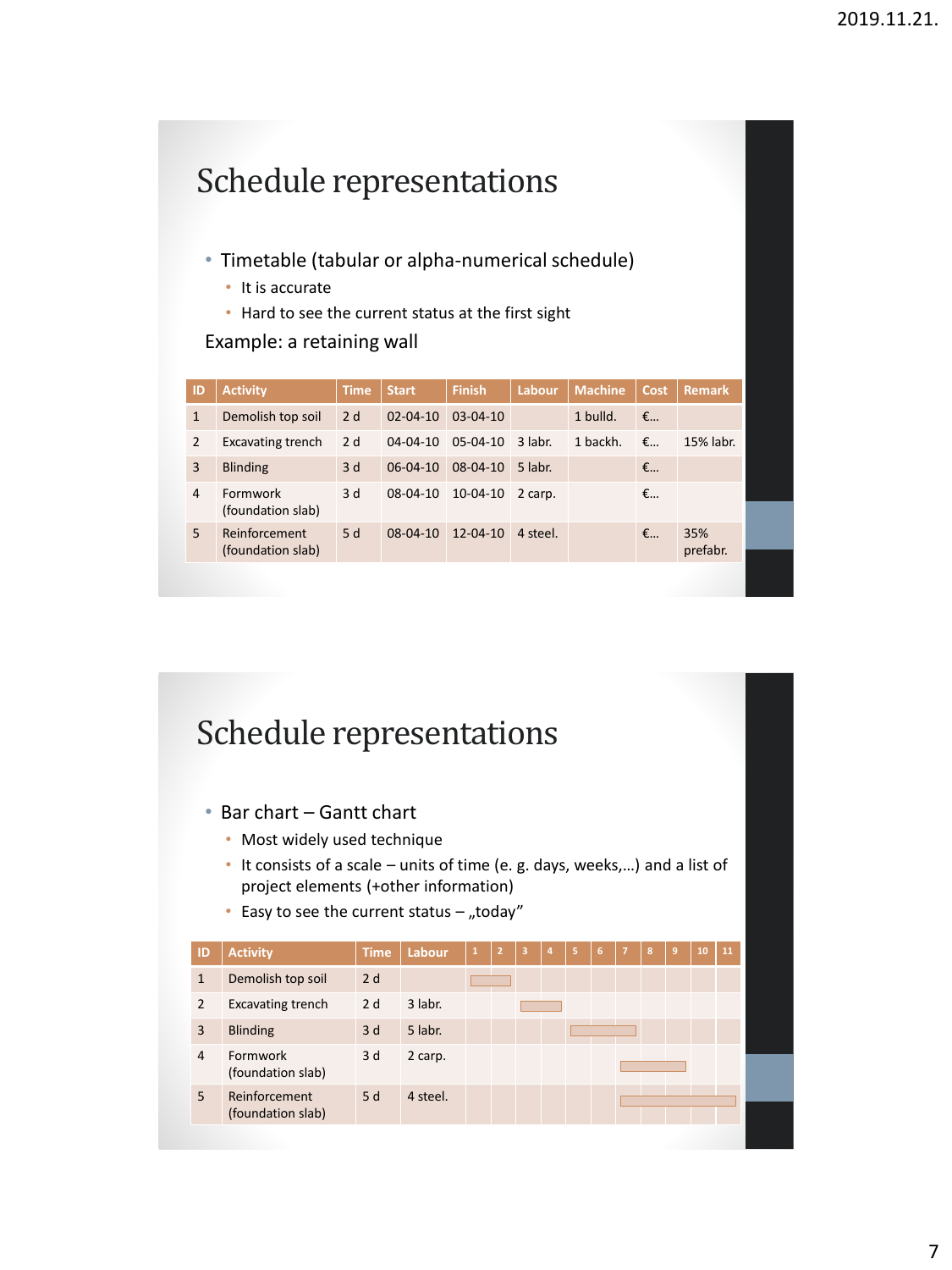

#### Schedule representations

- Linear schedule Cyclogram
	- Used usually by construction of linear objects or repeating tasks
	- It shows spatial progress
	- It consists of two scales one for time (e. g. days, weeks,…) and one for space (+tabular info)

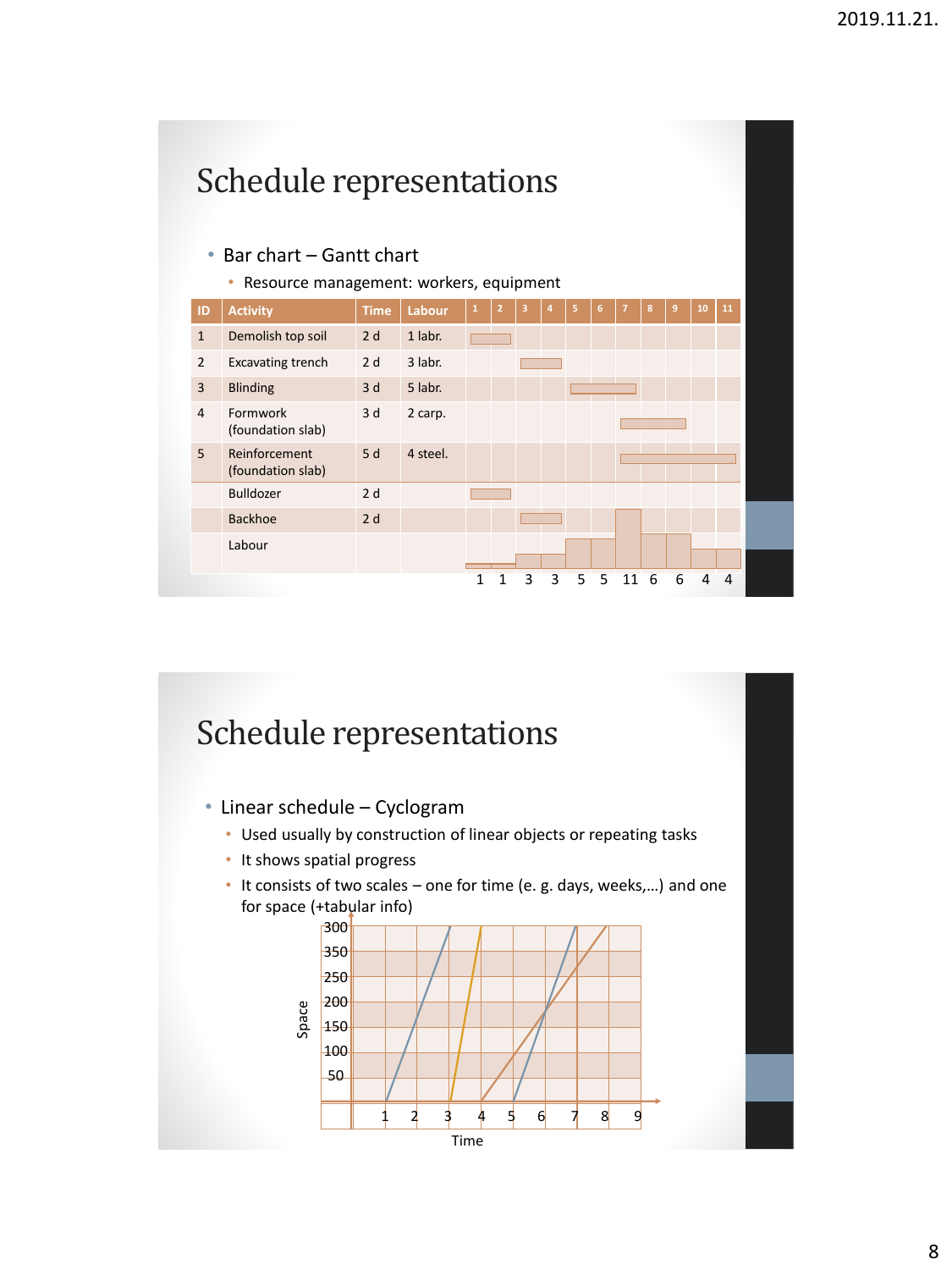### Schedule representations

- Linear schedule Cyclogram
	- Used usually by construction of linear objects or repeating tasks
	- It shows spatial progress
	- It consists of two scales one for time (e. g. days, weeks,…) and one for space (+tabular info)

| ID             | <b>Activity</b>     | <b>Time</b> |         | $\overline{2}$ | 437 | $\overline{4}$ |   |            |   | 5 6 7 8 9 10 11 12 13 14 15 16 17 18 19 20 21 22 |  |    |     |     |  |
|----------------|---------------------|-------------|---------|----------------|-----|----------------|---|------------|---|--------------------------------------------------|--|----|-----|-----|--|
|                | Formwork - slab     | 8 d         | Seciton |                |     |                |   |            | Ğ |                                                  |  |    |     |     |  |
| 2              | Reinforcement - s   | 12 d        | 300     |                |     |                |   |            |   |                                                  |  |    |     |     |  |
| 3              | Concrete - s        | 12 d        |         |                |     |                | E |            |   | RFS                                              |  | PA |     |     |  |
| $\overline{4}$ | Remove formwork - s | 4 d         | 200     |                |     |                |   |            |   |                                                  |  |    | RU  |     |  |
| 5              | Formwork - wall     | 8 d         |         |                |     |                |   | <b>RFS</b> |   |                                                  |  |    |     | RFW |  |
| 6              | Reinforcement - w   | 12d         | 100     | E              |     |                |   |            |   |                                                  |  |    |     |     |  |
| 7              | Concrete - w        | 12d         |         |                |     | RFS            |   |            |   | EN                                               |  |    | RFW |     |  |
| 8              | Remove formwork - w | 4 d         |         |                |     |                |   |            |   |                                                  |  |    |     |     |  |
|                |                     |             |         |                |     |                |   |            |   |                                                  |  |    |     |     |  |

# Schedule representations

Network diagrams

Activity on arrow network

- 1957. Kelley and Walker CPM
- (1958. NASA PERT)



Activity on node network

• 1959. B. Roy - MPM

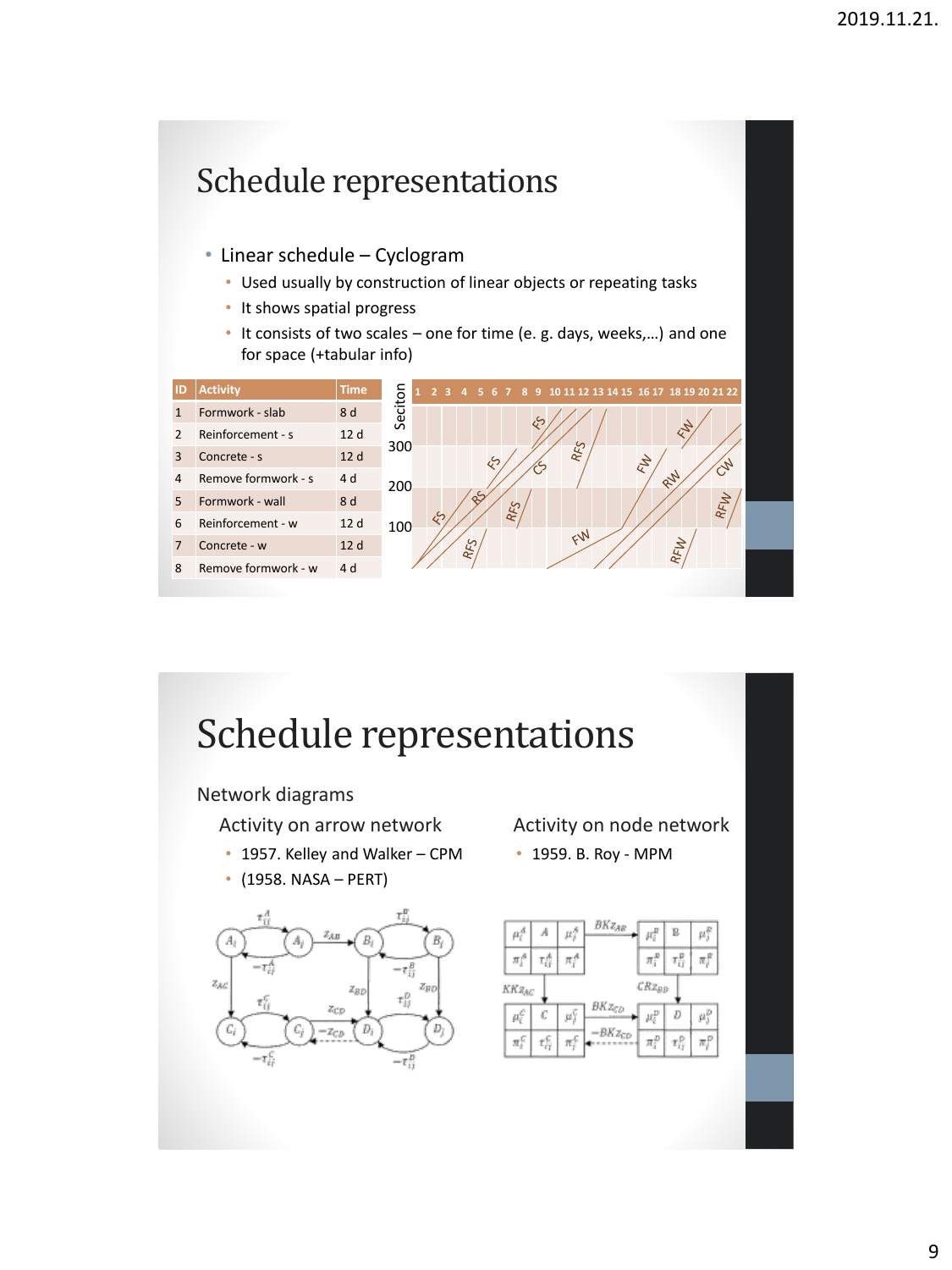# Characteristics of networks

#### • Models

• Networks contain information about relations between activities

| Network  | Node                      | Arrow                      |  |  |  |  |  |
|----------|---------------------------|----------------------------|--|--|--|--|--|
| Activity | Activity on node<br>(MPM) | Activity on arrow<br>(CPM) |  |  |  |  |  |
| Event    | Event on node<br>(PERT)   |                            |  |  |  |  |  |

- Basic elements:
	- Durations: time of processes, time of operations
	- Events (milestones): Project start, project end, activity start, activity end, deadlines, etc.

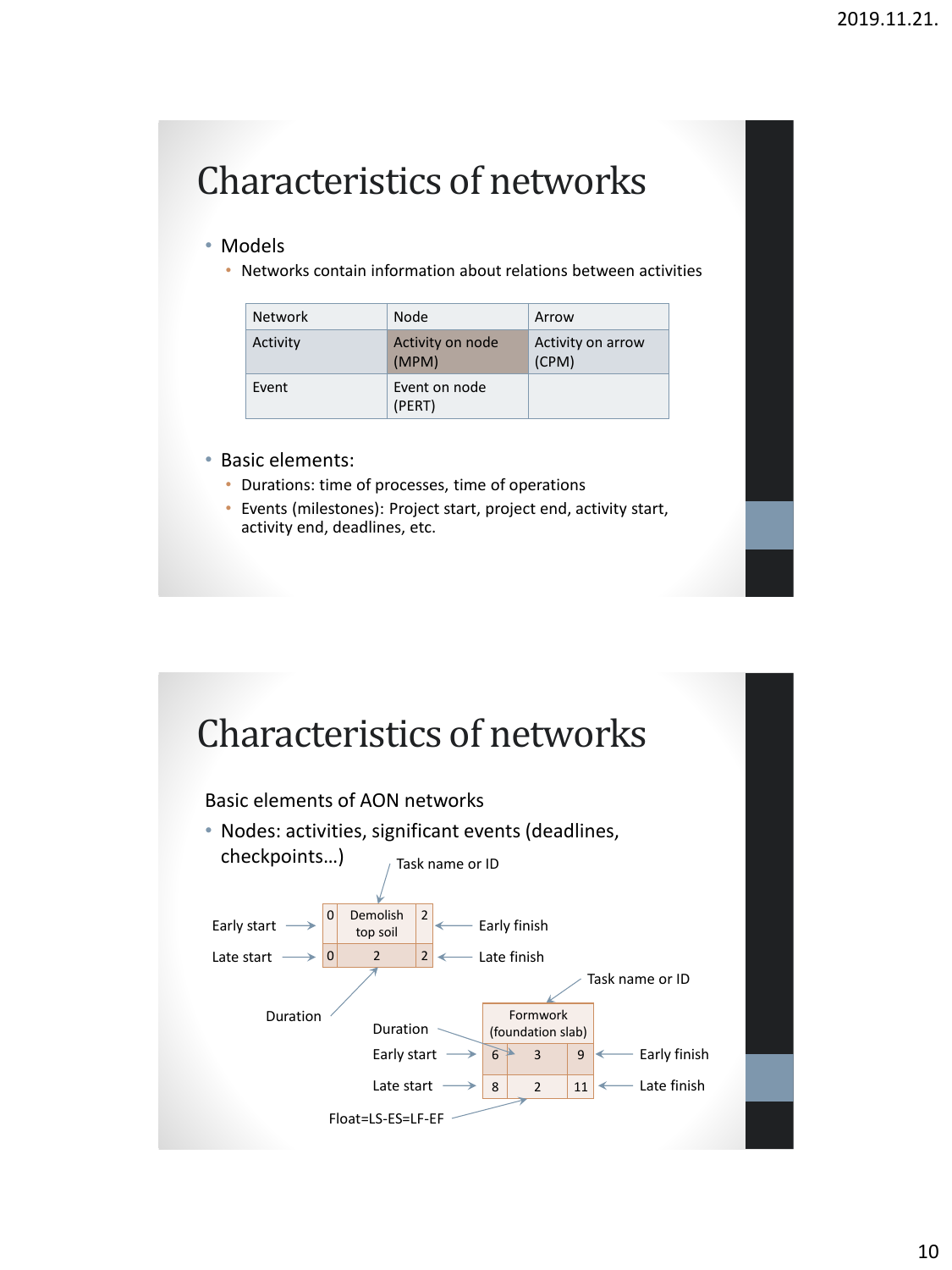# Characteristics of networks

• Arrows: relations between activities



### Characteristics of networks

- Arrows: relations between activities
	- Single, maximum relations

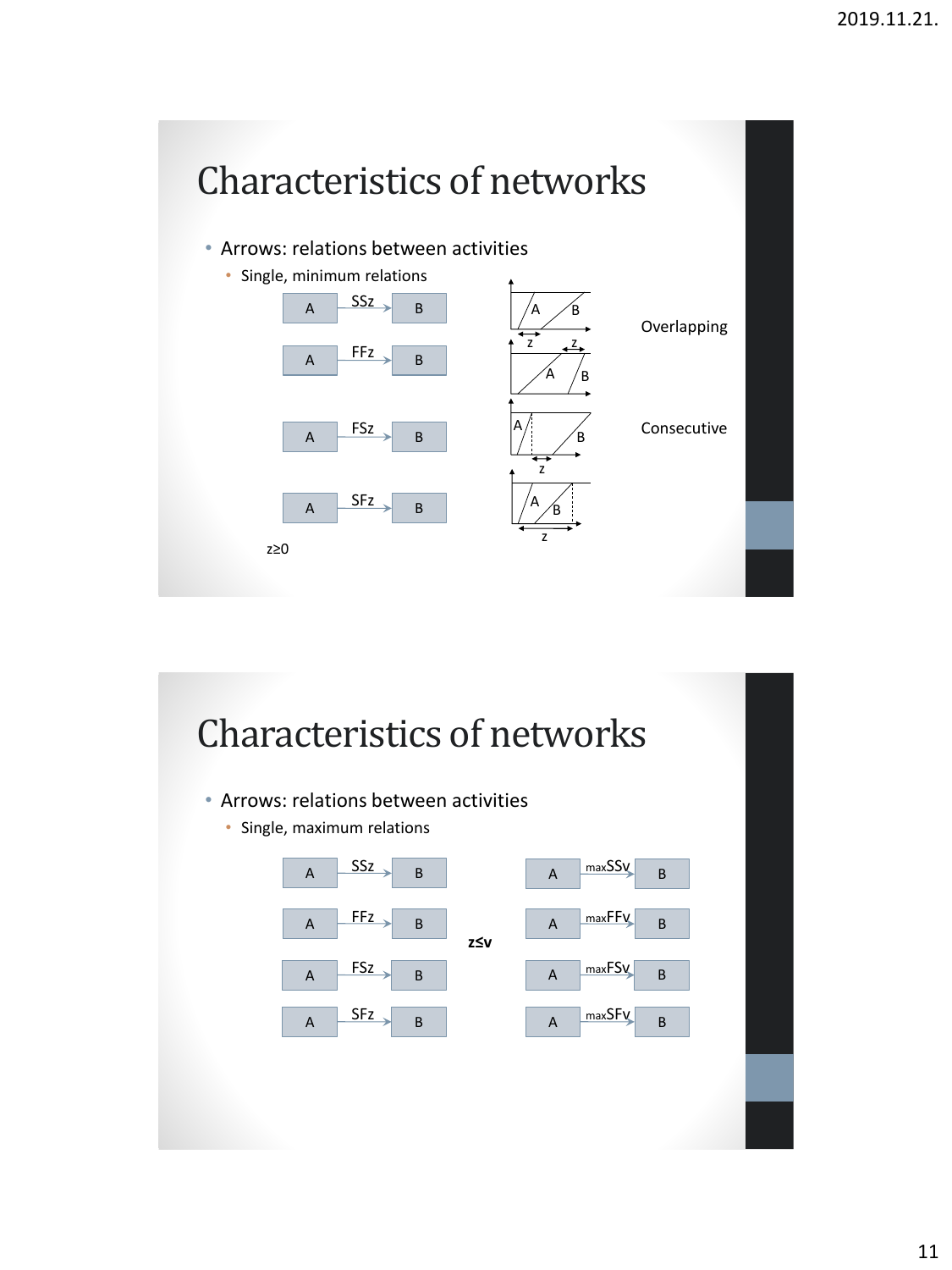# Characteristics of networks

• Arrows: relations between activities



### Characteristics of networks

- Directed edges (arrows)
- Positive durations
- All activities appear only once
- Connected (coherent)
- No loops are allowed
- Only one starting node  $\leftarrow$  Source
	- A node being origin of at least one arrow, but not terminal point of any arrows.
- Only one end node  $\leftarrow$  Sink
	- A node being terminal point of at least one arrow, but not origin of any arrows.

If these conditions are not met, the algorithm can not be used